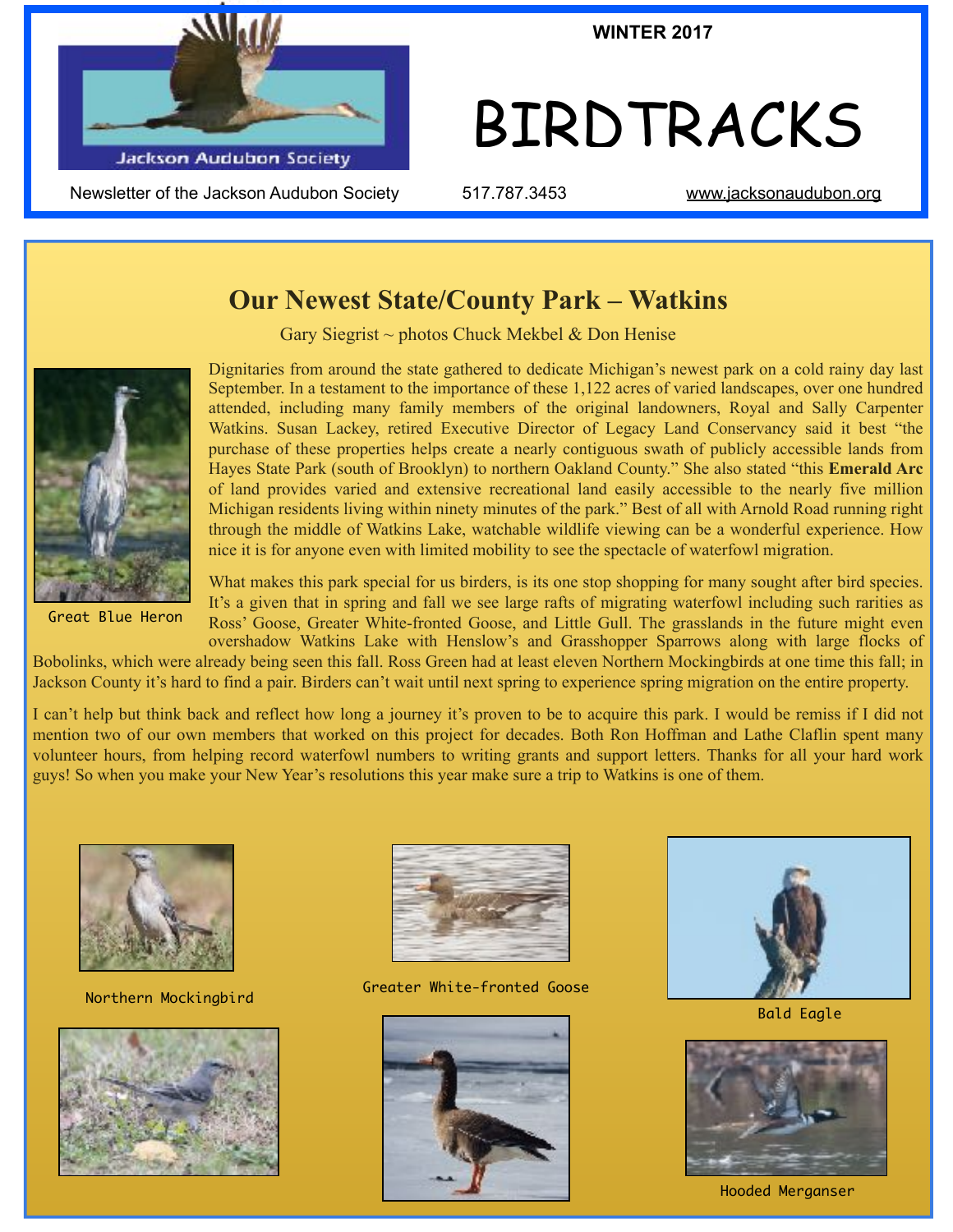# **Austin DeVries' Benchmark**

**Pegg Clevenger**

#### *BENCHMARK: a standard used to judge the quality or level of other similar things*

The Kate Palmer Sanctuary is a piece of land that has been well-protected by Jackson Audubon for 90 years. Over the years, attention and care paid by our stewardship to the 53 acres brings forth area citizens to add their skills to the upkeep of this special spot. Trails, boardwalk, parking improvements, roadside clean-ups of trash and fallen trees have all been carried out by volunteers.

Candidate for BSA Eagle Award, Austin De Vries, most recently came to JAS with an offer to construct two benches. The benches were completed in October. They are long and strong, built and installed by Austin and Troop 4312 to view Sandstone Creek as it meanders through the sanctuary. Austin found the perfect place to listen and look for birds on a lunch hour, at day's break or end. Once again, a benchmark.

Jackson Audubon has set a standard of stewardship for both of our properties, the Kate Palmer and Haehnle sanctuaries. We've preserved green spaces for hiking and birding and for plants and wildlife to thrive for generations.



Austin & members of Troop 4312 with one of the new benches



Visitors enjoying the new bench

#### **Jackson County Fall Sandhill Crane Survey** Ron Hoffman

 Craniacs in Jackson County this past autumn participated in U.S. Fish and Wildlife population survey of sandhill cranes. The survey has been used to monitor crane numbers in the eastern United States since 1979. It was conducted 28 October-4 November (First Period) and 9-13 November (Second Period).

During the First Period 2,846 cranes were counted at 11 locations and 5,700 cranes were reported at 10 areas during the Second Period. Most of the cranes, 82% First Period and 90% Second Period, were roosting in three wetlands along the lower end of the Portage River. One of those areas is inaccessible to the public, but cranes could be seen flying into or leaving night roosting wetlands at Hawkins Road and Dalton Road. Very few cranes spent the night at the Haehnle Sanctuary this year because the water was too deep. The increased number of cranes counted during the Second Period was because the unusually warm weather this fall delayed cranes arriving from the North until early November.

The 5,700 cranes counted this past November was the second highest count ever for Jackson County. Only the 2012 count of 6,470 cranes was higher.

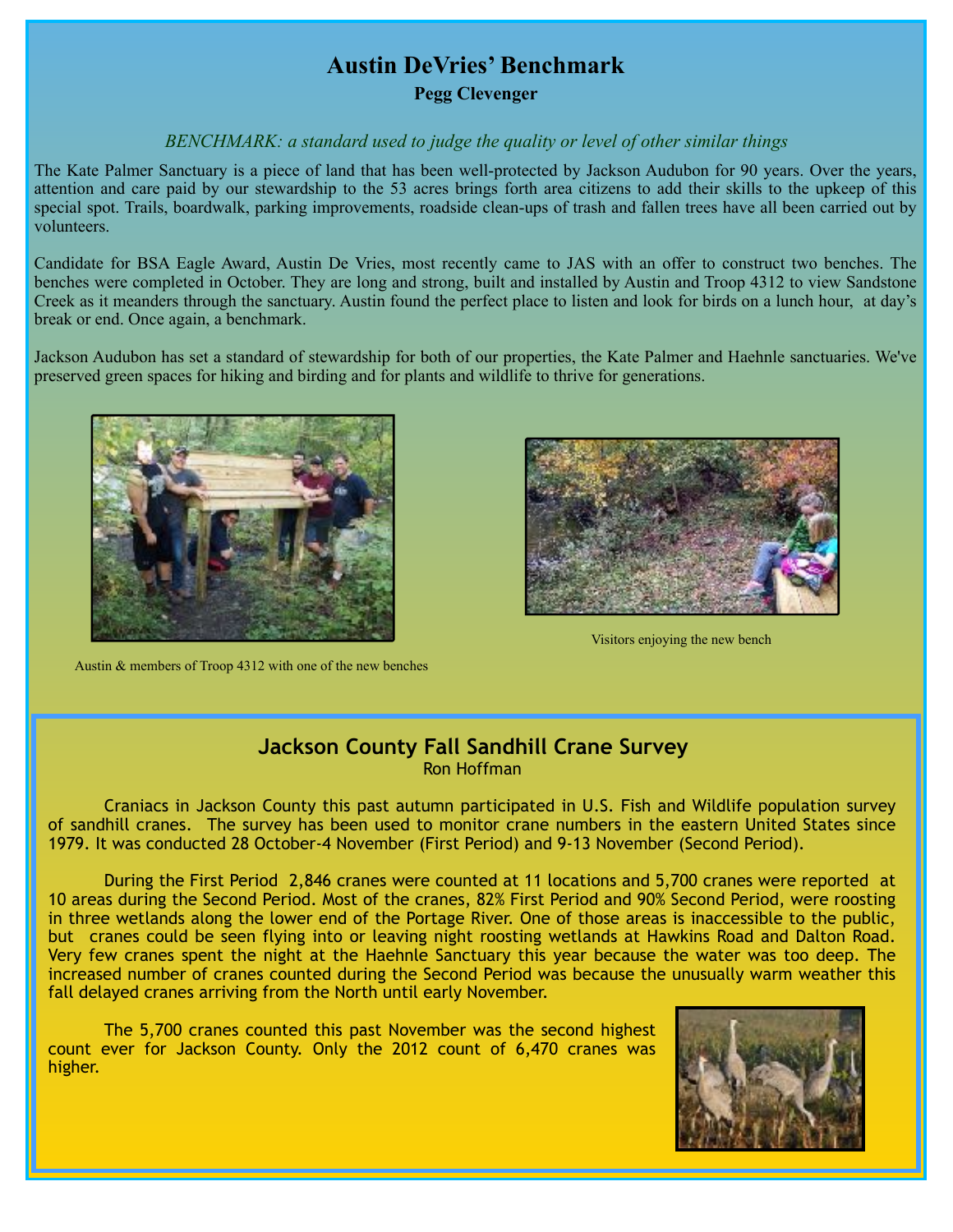# **HAEHNLE HAPPENINGS**

**Lathe Claflin** 

## **A Crane and a Bug**

Most of us are familiar with some interesting characteristics of cranes. They are dancing fiends, their resonant calls and croaks are due to a double-length trachea, the "tail" plumes are actually wing feathers, and young cranes give off a plaintive chirpy warbling whistle that is completely unlike any call of an adult. But a couple of winters ago when I was walking the Nature Trail at Haehnle, I learned something I did not know. Seven odd looking cranes were flying low overhead, and I whipped up my bins and saw that they were all legless. How could this be? It was around 5 degrees Fahrenheit, but I couldn't believe their legs had frozen off. Later that day I learned that in really cold weather (for cranes at least), cranes can tuck folded legs up into their belly feathers when they fly to keep them warm. That was pretty cool.



Last fall Tom Eitniear of the Fish and Wildlife service observed an American Oil Beetle in the area cleared of glossy buckthorn the previous winter. Not being a bug man, I had no idea what this was, even though I had seen them before. A more common name is blister beetle, a name I recognized. They are known as "oil beetles" because they release oily droplets of hemolymph from their joints when disturbed; this contains cantharidin, a poisonous chemical causing blistering of the skin and painful swelling. They are about four-tenths of an inch long and flightless. What I did not know was the early part of their life cycle. Larvae (four-hundredths of an inch) hatching from eggs laid on vegetation climb to flowers where they lay wait for

a solitary bee (a type of native bee). The larvae clamber on to the bee and ride it back to its nest. There it feeds on pollen and nectar collected by the bee for its own larvae. Sometimes they eat the bee larvae as well. Fascinating!

So what do these two creatures have in common? They can both be found at Haehnle Sanctuary. You won't see flightless cranes and oil beetles every time you visit, but keep at it and you may. A quiet walk there can reveal wonders – unbelievable sunrises and sunsets, a slow-motion whirlwind of fog rising off the marsh after dawn, river otter playing in the near waters of the marsh, the dawn chorus of bird song, just to name a few. So come on out on a regular basis and be one of those who finds something new to tell us about.

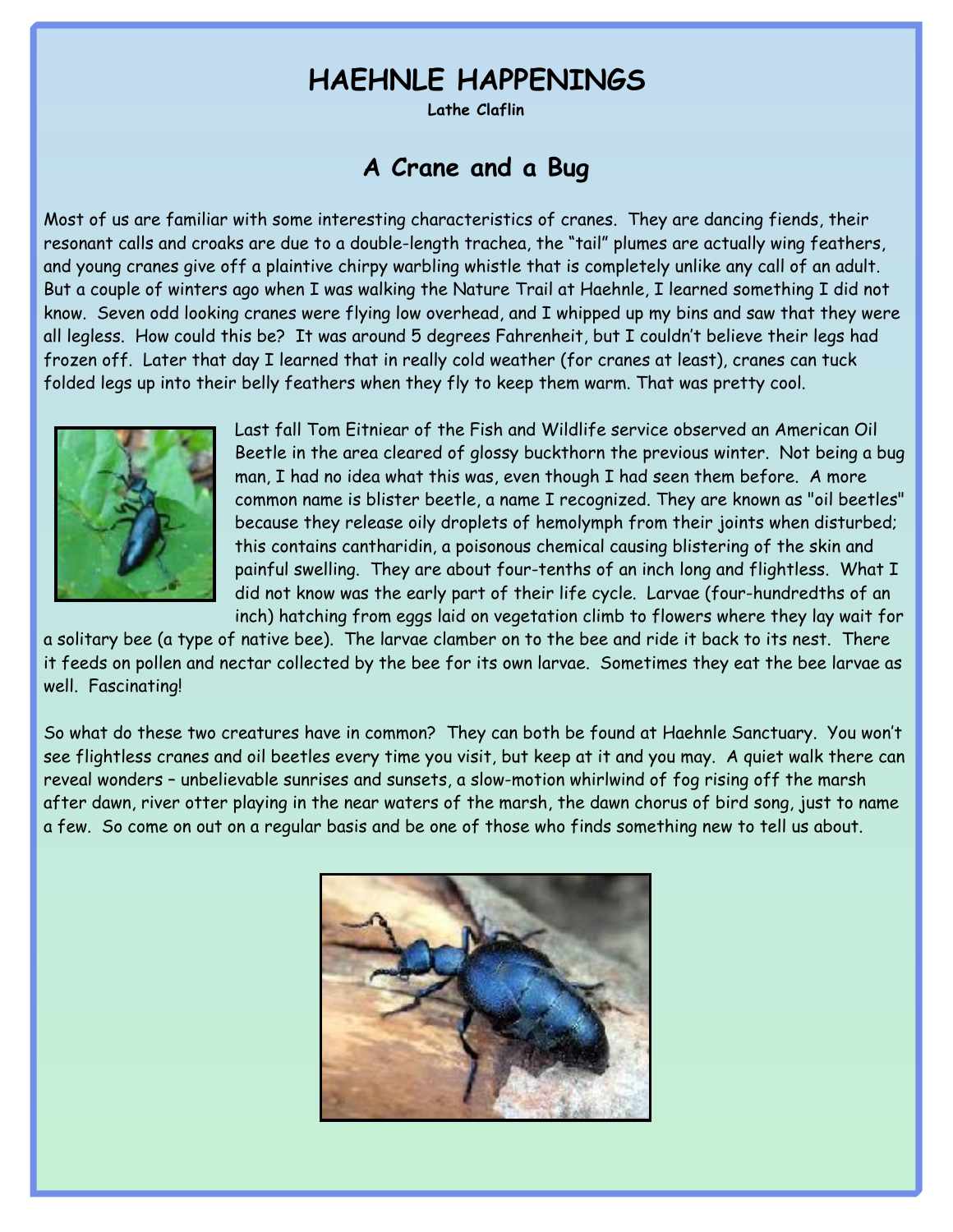# Waterloo Recreation Area Christmas Bird Count – 2016

#### Gary Siegrist

As the week before our December  $17<sup>th</sup>$  count progressed, dire weather predictions made for a very uncertain count day. Amazingly, for the twenty-nine participants that came out to count on the forty-eighth annual CBC, we enjoyed mild temperatures and mostly dry conditions. Even the hardy souls that got up before daylight and listened for owls had a near perfect morning.

 We had **sixty-seven** bird species recorded on count day (record of seventy-two was set in 2001). This is an extremely high count considering there was very little open water which typically means low waterfowl species. Some of the notable bird species included: the second ever recorded Eastern Phoebe (one was seen on 1980 count), Golden Eagle (1), Red-shouldered Hawk (1), Northern Shrike (1), Rough-legged Hawk (6), Fox Sparrow (3), Merlin (1), Red-headed Woodpecker (3), Yellowbellied Sapsucker (3), and Swamp Sparrow (3). We also had a few great count week bird species with both Short-eared owl and Pied-billed Grebe sightings.

 All seven different kinds of woodpeckers that occur in our area in winter made the list, including a record nine Pileated Woodpeckers. Raptors were also well represented this year with ten different species seen. We did record a new high count of Red-tailed Hawk tallying seventy this year, bettering the old record sixty-nine in 1989.

 One of the disappointments, continuing a sad trend, was that Ruffed Grouse and Bobwhite Quail, two old-time species, that we could count on every year. Neither species has been seen in the last few years. We also missed on Northern Mockingbird, Golden-crowned Kinglet and Yellow-rumped Warbler. Winter finches have not made the trek down the state, so no Pine Siskin or Common Redpolls were seen. We did find American Robins (199) and Sandhill Cranes (320) in good numbers and picked up a single Common Grackle, Gray Catbird, and Hooded Merganser. A couple of other good finds were Wood Duck (2), Brown Creeper (3), and Carolina Wren (2). A big thanks to all who helped with the count! Save the date for next year's Christmas Bird Count, which will be December 16th. Mark your calendars now and if anyone who is not already on the count contact list or riding in someone's car for next year's count and would like to help, please contact Gary Siegrist at gwsiegrist@gmail.com. Finally, I would like to thank Don & Robyn Henise and before them Ron Hoffman for their years of volunteering as compilers for the CBC.



Eastern Phoebe





Red-headed Woodpecker



Merlin



Wood Duck Pied-Billed Grebe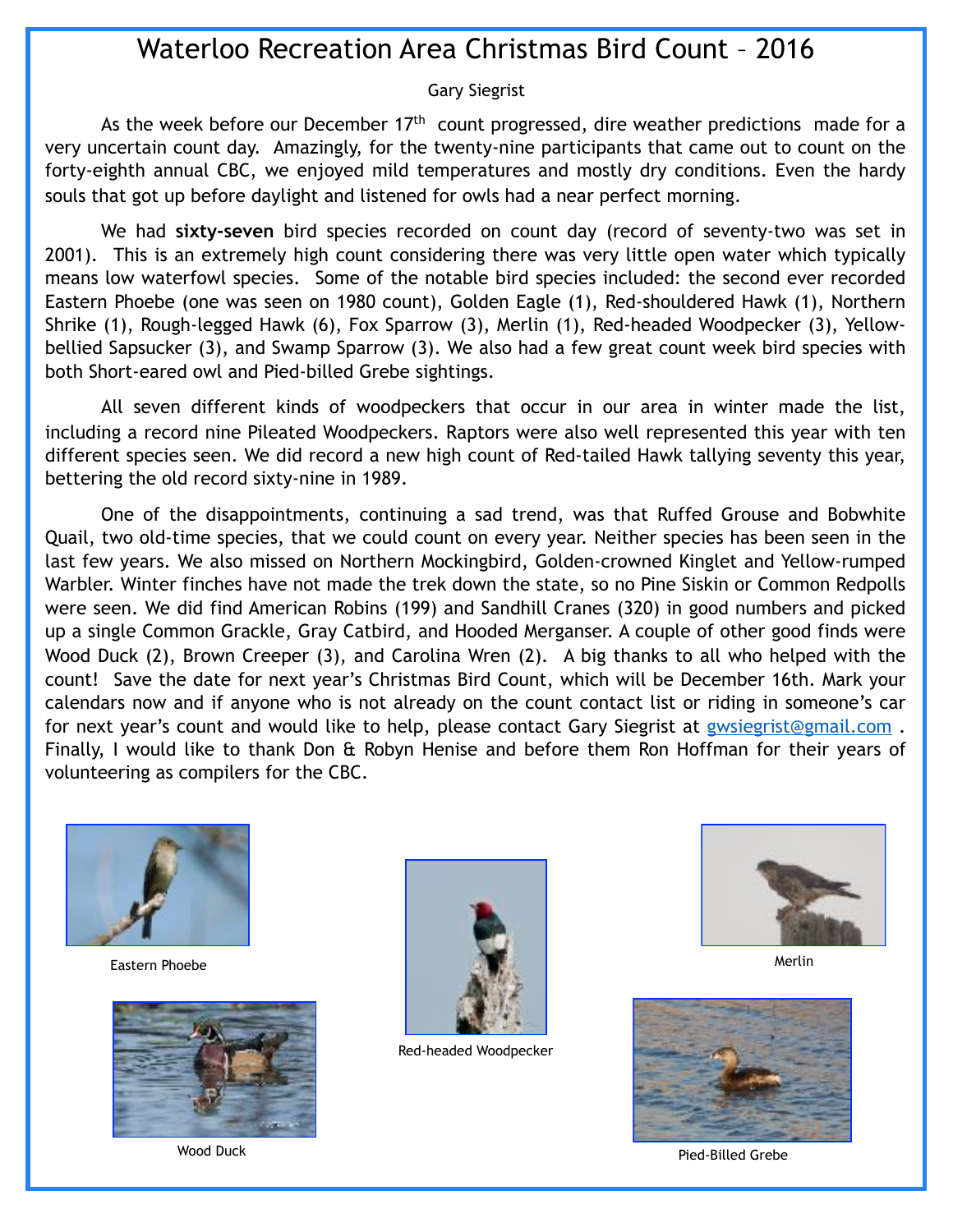#### **Membership Renewals Available Online**

**All renewals are set for January 1st each year - If you haven't already done so your renewal can be made online.**

Our membership management system is now fully functional and is ready to accept online 2017 renewals. For those members who have a valid email in our system you should have already received an email letting you know your renewal is coming up.

To renew online, simply follow the link on the email and follow the instructions to renew your membership on the web site. You can also go to the JAS website at [http://www.jacksonaudubon.org/.](http://www.jacksonaudubon.org/) There is a link on the main page for renewals. You can use MasterCard, VISA, American Express, or PayPal.

If you are not registered in our system with an email, you can still renew online by going to the member page and creating an ID and providing an email. By registering in the system you will also get email reminders for programs and events throughout the year.

#### **JAS Website is Mobile Aware**

We have just completed a change to the JAS website so that it is "mobile aware". This means if you visit the site with a tablet, like an iPad, or a smartphone, the site contents will display in a format that is more readable and easier to use and navigate than before. If you are on your PC or laptop, it will still look different from our earlier site, including navigation changes, but all our previous content is the same.

> As always, if you have any suggestions or comments about the site, please email [jacksonaudubon@gmail.com](mailto:jacksonaudubon@gmail.com).

### **Make Your Own Suet**

With this vegetarian version of suet (traditionally it's made from rendered animal fat) you can provide the perfect winter substitute for birds that normally feast on insects. This lipid-rich treat can help prepare year-round residents for the long winter and is quite the draw for birds such as woodpeckers, wrens, chickadees, nuthatches, and titmice. Check out this recipe, inspired by ["The Misfit Baker" blog.](https://themisfitbaker.com/2016/01/15/vegetarian-suet-cakes-for-birds/)

Materials:

- 1 1/2 cups shortening (look for palm oil free options, or use animal fat)
- 3/4 cups nut butter (any kind)
- 3 1/2 cups wild bird seed
- 1 cup quick oats
- 1/2 cup corn meal GMO free is best
- Ice cube tray, or save suet containers Steps:
- 1. Mix the dry ingredients of bird seed, oats, and corn meal together and set aside.

2. Combine the shortening and nut butter in a separate bowl and melt. Stir until completely combined.

- 3. Pour the melted mixture into the dry ingredients and stir until combined.
- 4. Spoon mixture into the ice cube tray or suet container.
- 5. Freeze for one to two hours and place in your suet feeder!

*Note: Not recommended for outdoor temperatures above 50 degrees .*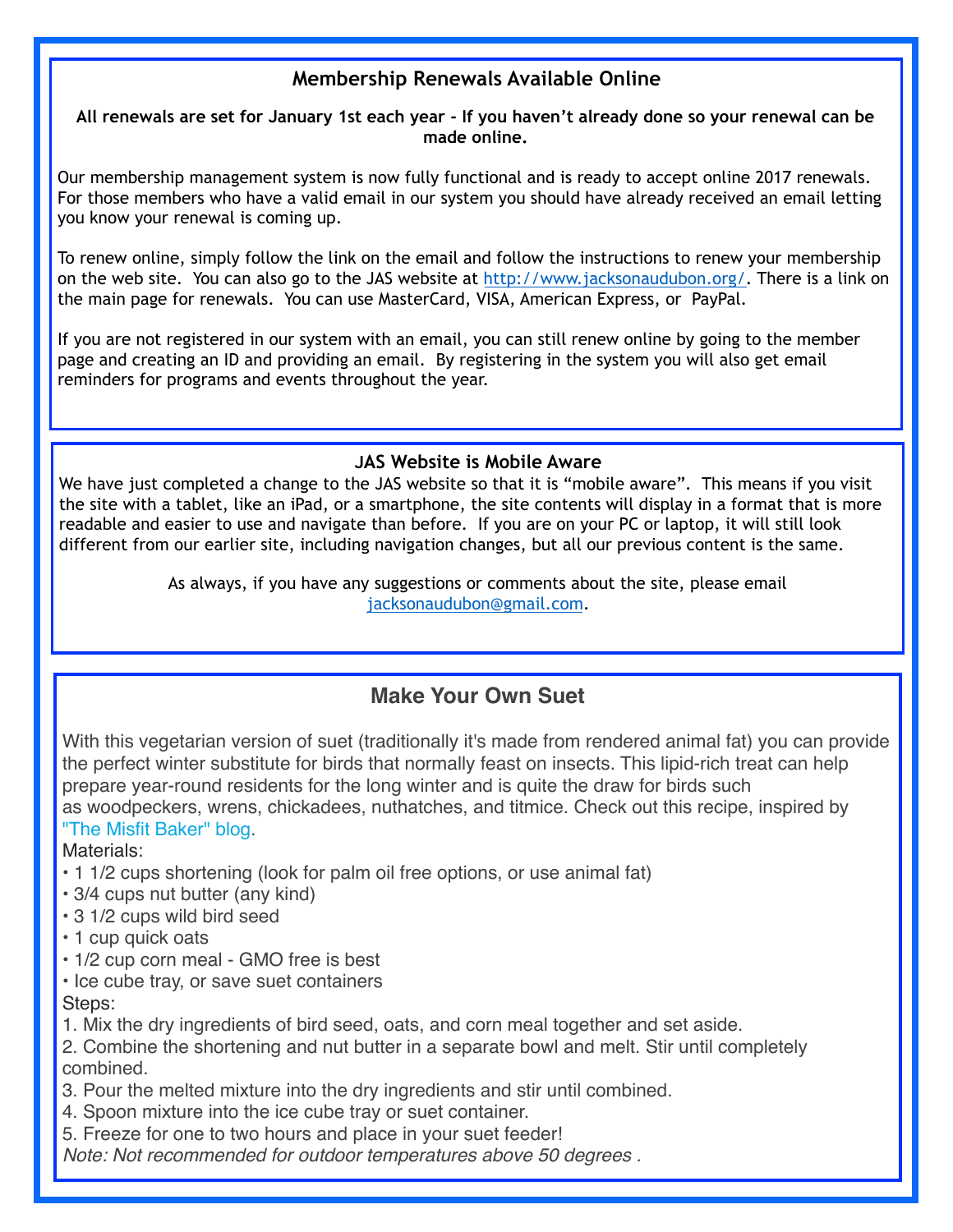# **Cornell Lab of Ornithology Resources**

Project FeederWatch is a long-term citizen-science project to study bird population trends. It's also a community of backyard birders learning and sharing about the birds that brighten up their winters. **[FeederWatch.org](http://feederwatch.org/)**

Five million people from around the world have watched birds for more than 1 billion minutes on the Cornell Lab's live web cams. Check in for an intimate look at birds like you've never seen them before, including species that most people rarely see like eagles, owls and albatrosses. **[AllAboutBirds.org/Cams](http://allaboutbirds.org/Cams)** Locally you can watch the Peregrine Falcons nesting on top of the County Tower building [You'll have to google the 2017 Falcon cam web address because it changes]

#### **February**

Every February, the Great Backyard Bird Count engages thousands of people in reporting the birds they se. In the East, we've learned that Evening Grosbeaks used to move out of northern coniferous forest every two or three years, turning up at feeders far south of their normal range. Since the 1980's, their irruptions have been less frequent and they are rare in some areas where they were once common. **[BirdCount.org](http://birdcount.org/)**

#### **April**

Tree Swallows are now nesting nine days earlier than they did three decades ago. How do we know this? For decades, volunteer bird watchers have recorded birds at their nests to help scientists understand nesting behaviors and breeding success. You, too, can be a NestWatcher and witness the fascinating annual event of birds returning in spring, building nests, and raising young. **[NestWatch.org](http://nestwatch.org/)**

For centuries, ornithologists have studied birds in one place at a time, but what if we had an omniscient view as the entire bird populations move across our plane? eBird helps you keep track of your checklists and contribute to science. Your sightings of Red-winged Blackbirds and other birds are key pieces to the puzzle of how birds are responding to environmental change [ebird.org](http://ebird.org/)

Wow, what a cool duck! What is it? The Cornell Lab's Waterfowl ID webinars teach strategies for identification, including tips about shape, color patterns, and the finer points of distinguishing dabbling ducks. Learners also gain appreciation for diverse waterfowl such as the beautiful seafaring Harlequin Duck, which inexplicably turned up in 2016 at Michigan Center's Grand River Spillway. **[Birds.cornell.edu/courses](http://birds.cornell.edu/courses)**

Is it a Merlin, or a Kestrel? The Cornell Lab's free Merlin Bird ID app for your phone or tablet asks you about your mystery bird—How big? What colors? Where is it? Then delivers a list of best matches customized for your location and time of year.

**[AllAboutBirds.org/MerlinApp](http://allaboutbirds.org/MerlinApp)**









Photos by Fai Chan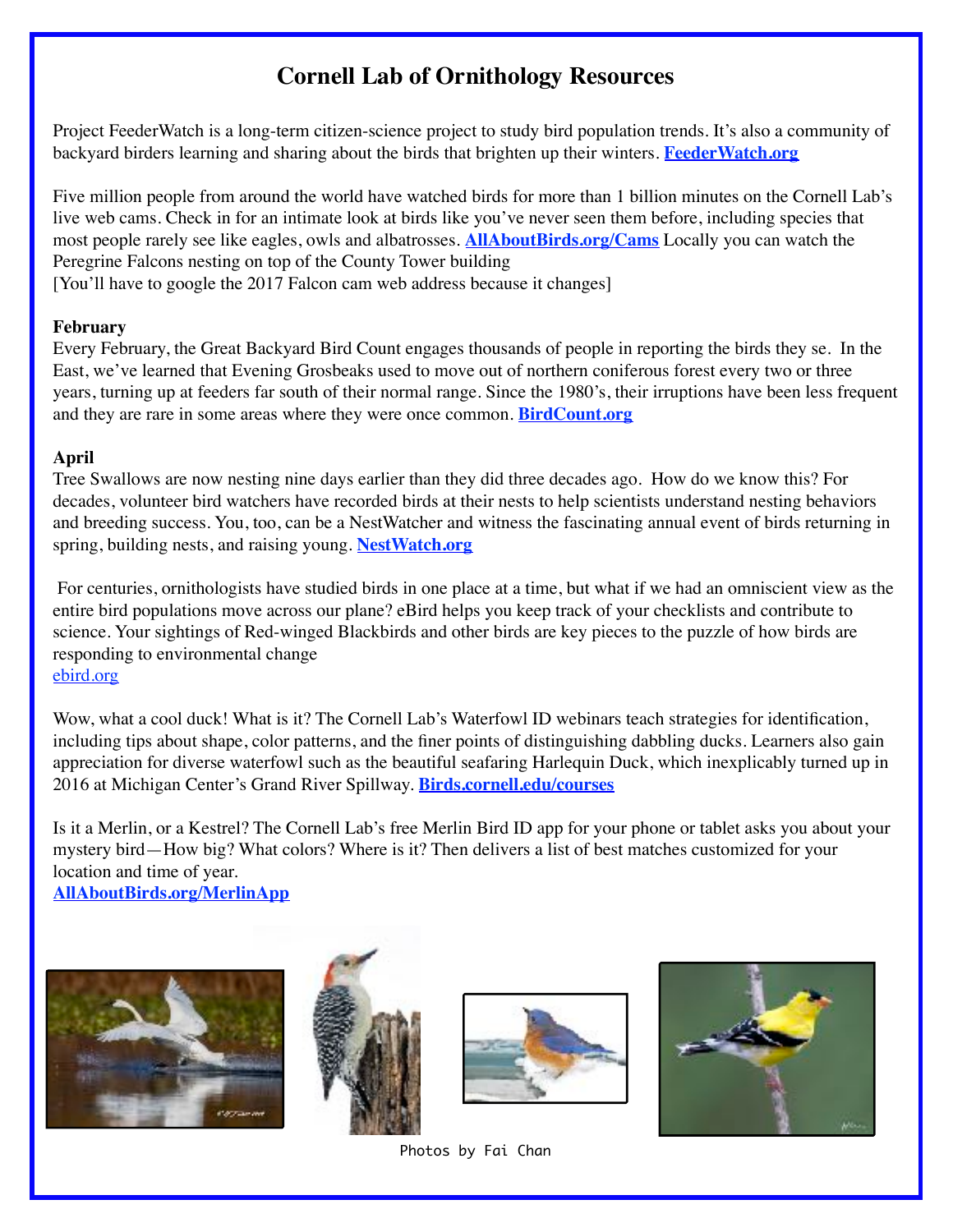#### **2115-16 MEETINGS/ACTIVITIES SCHEDULE**

**Meetings and programs are held at Ella Sharp Museum, 3225 S Fourth St, Jackson, except where otherwise noted. Regular meetings will begin with a social time at 6:30 p.m. with a short meeting and program at 7:00 p.m. Bring "recyclables" (magazines, feeders, etc.) to the program.** 

**Please note - Meetings are cancelled in the event JPS schools are closed due to inclement weather.**

#### **Meetings ~ Programs**

**Tuesday, January 17**: Dale Kennedy, Professor of Biology at Albion College, and Douglas White, Associate Director of Sustainability and Environment at Albion will present, "Dawn Activity of Male and Female House Wrens." Their work includes 22 years of wren studies at the Whitehouse Nature Center in Albion.

**Friday, February 17**: Jerry Jourdan will show us images of over 10 years of "Celebrating Birds through Digiscoping." You will be amazed at the photos taken by a camera through a spotting scope!" Please bring a dessert that doesn't require tableware to eat, and join us at **Vista Grande Villa** at 6:30 p.m.

**Tuesday, March 14:** Doug Leffler will present "Birding in Southeast Arizona." There will be beautiful photos of many hummingbirds and Arizona scenery.

**Tuesday, April 11**: Bob Tarte, author of the Wall Street Journal best seller," Enslaved by Ducks," will share stories from his humorous memoir about Michigan birding. Tarte's latest book, "Feather Brained," tells of his quest to become a birder and find a rare bird on his own. The book will be available for purchase that evening for \$24.95.

#### **Activities/Field Trips**

**Saturday, March 25**: Early Waterfowl field trip around the Jackson Area. Meet at east side Meijer parking lot at 9:00 a.m. Call Connie Spotts (517.230.2707) for more information.

# **Burke Lake Banding Station Field Trip September 6, 2016**

Sandy & Doug Lefler

Six Jackson Audubon members joined Sandy and Doug Lefler to visit the Burke Lake Banding Station. Several members had an opportunity to actually follow along with the banding staff to the area where the mist nets are located. While there they watched the staff retrieve birds from the nets and of course the banding and data collection back at the station.

Ninety-two birds were captured and recorded, representing 27 species. We went to lunch at Flap Jacks restaurant afterwards. It was a fun day for all!







Indigo Bunting The Blackburnian Warbler Northern Flicker